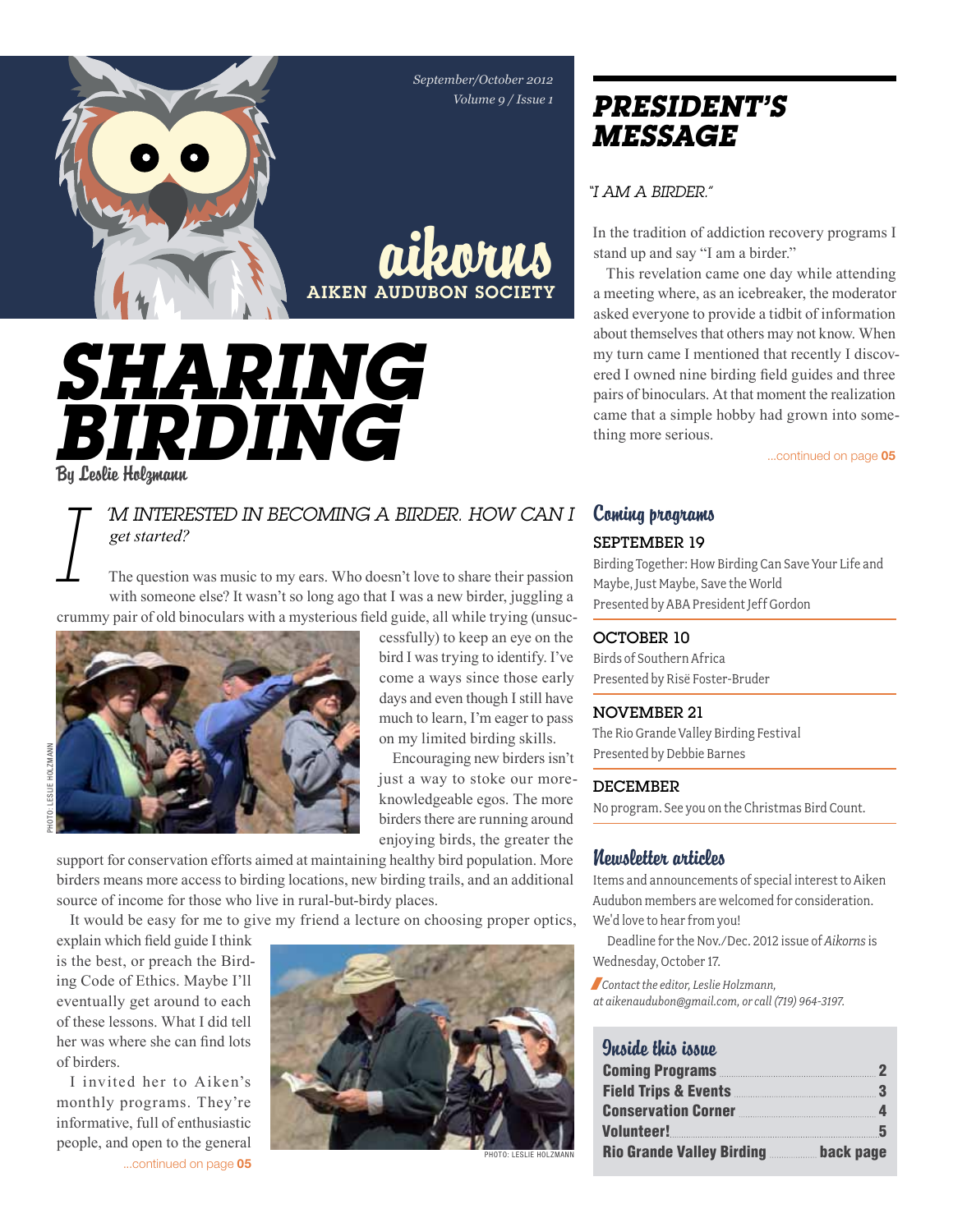## *September 19 / Jeff Gordon Birding Together: How Birding Can Save Your Life and Maybe, Just Maybe, Save the World*





*LVARO JARAMILLO HAS SAID THAT*<br>*if golf is a good walk spoiled, then birding is*<br>*a good walk perfected.*<br>It's such a simple, compelling, positive message. *if golf is a good walk spoiled, then birding is a good walk perfected.* 

It's such a simple, compelling, positive message. But that positivity is something that birders as a community have relatively rarely managed to convey. Why is it that with as great a "product" to sell as the redemptive power of a passionate curiosity about nature and belonging to community of some of the most interesting, caring people anywhere, we've made so little traction with the wider public?

Join American Birding Association President and Colorado Springs resident Jeffrey Gordon for a celebration of the power of birding to heal and transform, not only our own lives but even our world.

### *October 10 / RisË Foster-bruder Birding southern Africa*PHOTO: RISË FOSTER-BRUDER

*by rich bush.* 

**Notai** *and spectacular countries with towering*<br>*and spectacular countries with towering*<br>*golden sand dunes, deep canyons, old granite*<br>*by rich bush.* **and shimmering plains surrounded** *and spectacular countries with towering golden sand dunes, deep canyons, old granite mountains and shimmering plains surrounded* 

From the beautiful Namib Desert, the famous Etosha National Park, the Caprivi Strip and the Okavango Delta in Botswana, this program will deliver an African experience with birds and game amidst some of the most dramatic scenery imaginable.

Namibia is one of the least densely populated countries in the world. The lack of human intrusion gives visitors a chance to see Africa as it was 50 years ago. Both Namibia and Botswana offer some of the finest game and bird watching opportunities on the continent—without the crowds and traffic endemic to better known destinations like Kenya and South Africa. Come join us for an evening visit to the "Dark Continent.''

**Note:** This program is on the *second* Wednesday of October.



*Lilac-breasted Roller*

Aiken Audubon Board Members

> President Christine Bucher (719) 596-2916 baccab@aol.com

Vice President

Frank Dodge (719) 548-9863

**SECRETARY** 

Risë Foster-Bruder (719) 282-7877

> **TREASURER** Arlene Sampson

(719) 574-6134

Program Chair

Deborah Barnes (303) 947-0566 kfoopooh@yahoo.com

Conservation Chair Jackie Heyda (719) 487-8485

> PUBLICITY CHAIR Christine Bucher (719) 596-2916 baccab@aol.com

Education Chair Position Open

Field Trips

Jeannie Mitchell (719) 494-1977 vancerus@earthlink.net

Aikorns Editor/Web

Leslie Holzmann (719) 964-3197 aikenaudubon@gmail.com

**HOSPITALITY** Arlene Sampson (acting)

(719) 574-6134 Christmas Count

Ken Pals mtnpals@q.com

Aiken Audubon programs are free and open to the public. They are held at the Colorado State Division of Wildlife building located at 4255 Sinton Road. Coffee and socializing is at 6:30 pm and programs begin at 7 pm. Please use the back entrance. *Note:* Sinton Road runs parallel to I-25 on the east side, between Garden of the Gods Road and Fillmore Street.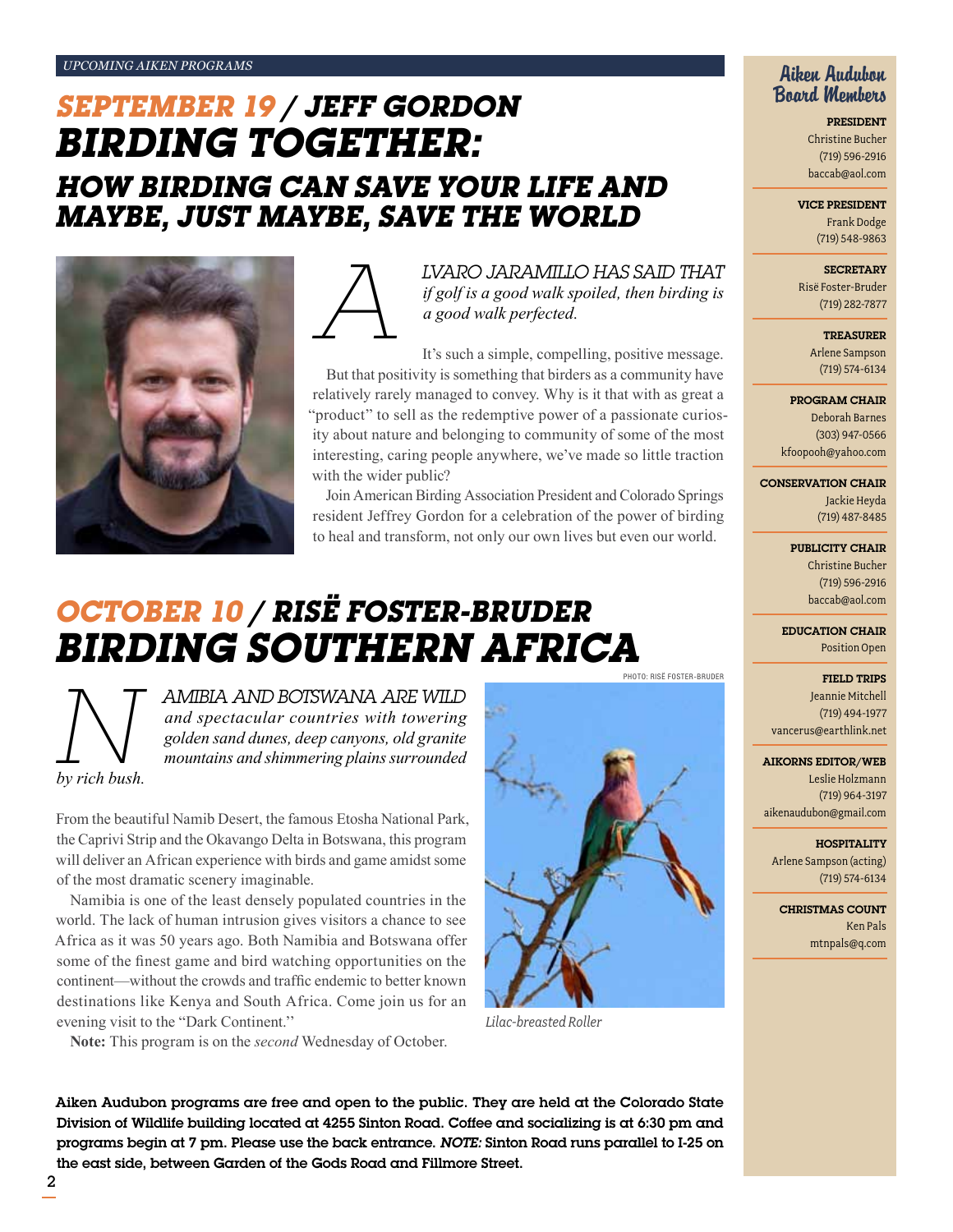### Aiken Audubon Field Trips & Events

Everyone is welcome on Aiken field trips, regardless of experience level or membership in Audubon. Contact trip leader for details and to let them know you are coming. Don't forget to pack your binoculars, scope (if you have one), field guide, water, snack or lunch, hat, rain gear, sun screen, bug spray, camera(?), and some gas money for the drivers. No dogs are allowed on Aiken trips.

*Note:* In cases of extreme weather, trips may be cancelled. If this might be a possibility, please contact the trip leader an hour before the scheduled meeting time. To receive e-mailed reminders of upcoming field trips, send your name and e-mail address to aikenaudubon@gmail.com.

### *Saturday, september 8, 7–10:30 am Fountain Creek Fall Bird Count*

Beginning-to-advanced birders are invited to observe and record the numbers of bird species and populations found in Fountain Creek Regional Park during the height of the spring migration.

/*Reservations required, (719) 520-6745. Fee: \$5 donation for birdseed.*

### *Saturday, September 8, 1 – 3:30 pm interpretive volunteer orientation*

Interpretive volunteers play a key role in providing visitor services at Bear Creek and Fountain Creek Nature Centers. Come to this orientation at Fountain Creek Nature Center to learn more about volunteer opportunities and see if the nature centers are the right fit for your volunteer time. Volunteers must be 18 or older and complete an application.

/*Call Paula at (719) 520-6387 for an application. Reservations required.*

### *Tuesdays, September 11, 18, 25, & October 2, 8:30 am – 12:30 pm interpretive volunteer program leader training Bear Creek & Fountain Creek Nature Centers*

Enjoy the look of excitement and innocence in children's faces as you help them experience the fascinating outdoor world. Learn all about being a volunteer environmental education program leader at Bear Creek and Fountain Creek Nature Centers during these four training sessions. Volunteering also offers opportunities to meet new friends and help people enjoy their parks and nature centers while pursuing your own interests in our natural, cultural and outdoor recreation resources.

/*Contact Paula by September 8 at (719) 520-6387 for an application. Reservations required.*

### More trips online!

For the latest information on field trips and events: **www.AikenAudubon.com**



### *Wednesday, September 12, all morning chico basin ranch*

John Drummond will be leading this "fall migration special" trip to Chico Basin. In addition to migrants, other Chico specialties include thrashers, quail, towhees, waterfowl, raptors, woodpeckers, shrikes, and more. As an added bonus, the RMBO banding station will be open.

Scopes are very helpful for viewing the ponds. Bring a two-way radio if you have one.

To carpool, meet at the Woodmen & I-25 Park-n-ride at 7am sharp, or join the group at the Hanover fire station on Peyton Hwy. at 7:45. The trip ends after lunch. Bring a snack or lunch to be eaten while birding.

/*Contact John at jxdrummo@aol.com for more information or to sign up. Reservations required; trip limited to 14 birders. There is a \$10 fee to bird at the ranch (\$15 if the group numbers fewer than 5).*

### *pinello Ranch trips Saturday, September 15, 7:30 – 10 am*

Birds are beginning to move in September, and because fall migration is more spread out than spring there's an air of anticipation and no telling what me might see.

### *October 13, 8 – 10:30 am*

Fall means ducks at Pinello Ranch! Seventeen different species of ducks that have been identified at Pinello, including Gadwall, American Wigeon, Wood Duck, Hooded Merganser, Mallard, Bluewinged Teal and Green-winged Teal are all possible.

*each of these hikes* will offer tips on identifying different species, and learning about behavior and habitat needs. The walking will be moderate but please plan on trail hiking. These are excellent opportunities for beginning birders.

/*Pinello Ranch is at 4940 S. US Hwy 85/87, CoSpgs, 80911. Cost: \$7 per person per trip. Groups limited to 12 birders. Visit www.ppcf.org/impact/pinello-ranch to register. Hikes will go rain or shine; no refunds will be given. Contact David Rudin, 719-648-9324, drudin@ppcf.org if you have any questions.*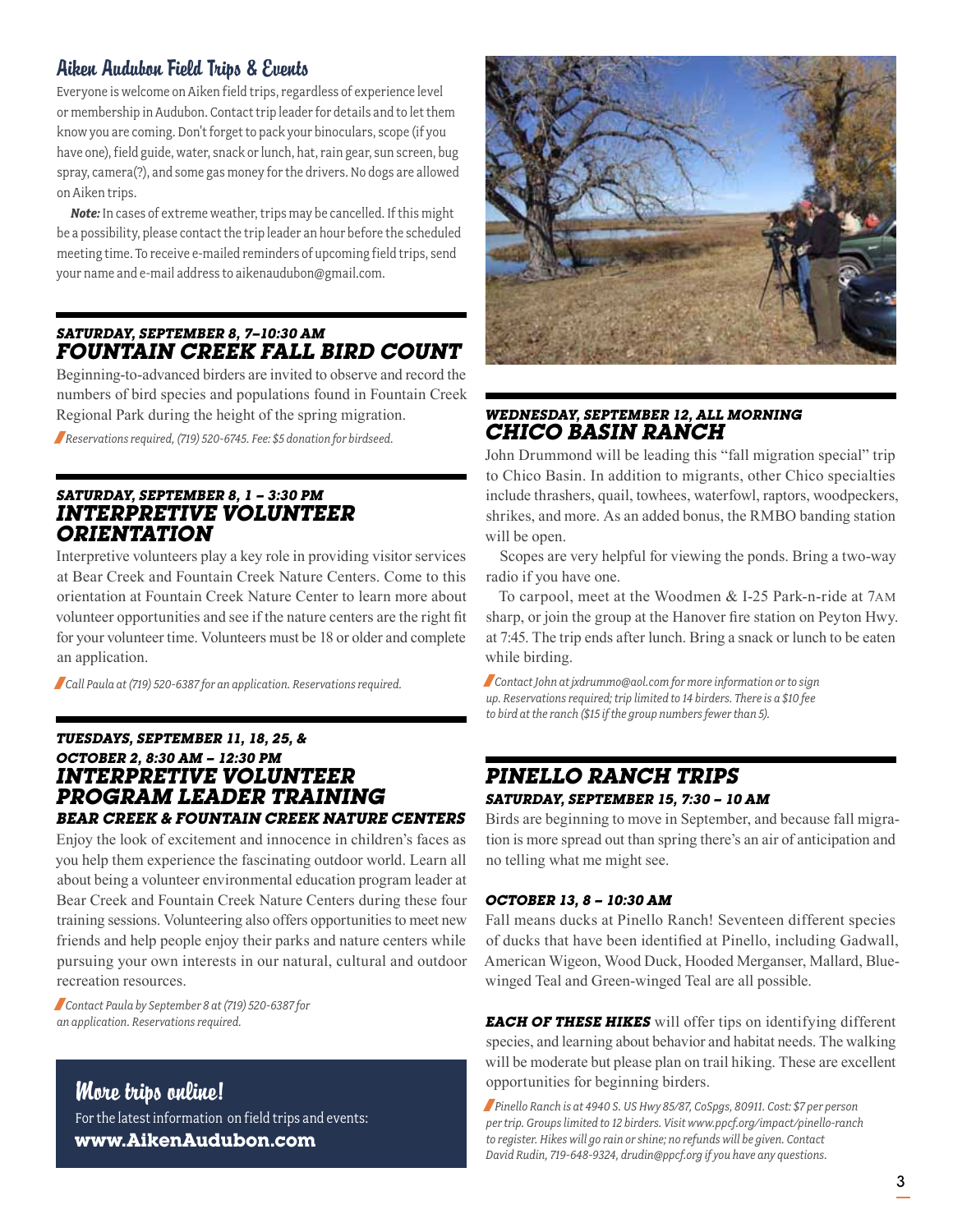## *Chatfield Reservoir at Risk*

by Jackie Heyda

*classes, workshops and bird trips. COCATED*<br>*COCATED in Douglas and Jefferson Counties of Colorado. The Audubon*<br>*Society of Greater Denver operates the Audubon Center at the*<br>*state park. The center is a nature education center that offers*<br>*classes, wo in Douglas and Jefferson Counties of Colorado. The Audubon Society of Greater Denver operates the Audubon Center at the state park. The center is a nature education center that offers* 

The Colorado Water Conservation Board requested that the Army Corps of Engineers consider reallocation space within the Chatfield Reservoir for water supply purposes. Fifteen water users in the Denver metropolitan area have looked to the reservoir as a potential solution to store renewable surface water from Plum Creek and the South Platte River during low flow periods.

Strategic releases of water could provide recreational and environmental benefits to the urban and downstream reaches of the South Platte River while providing water during low flow periods. However, the reallocation project would also subject 587 acres of habitat to major changes from periodic flooding.

The proposed reallocation would raise the high water level up to 12 feet when water is stored during non-flood conditions. Water level fluctuations could increase both in magnitude and frequency. Environmental factors, such as water quality and wild

## *Browns Canyon update*

### By Jackie Heyda

Browns Canyon of the Arkansas River is being proposed as a wilderness area. Senator Mark Udall is proposing legislation to designate the area as the Arkansas River National Monument and Browns Canyon Wilderness. This designation would protect the BLM Wilderness Study Area and adjacent Forest Service roadless lands.

Browns Canyon is near Salida, Colorado and is known for its moderate elevation level for wildlife, whitewater, hunting and backcountry solitude. Elevations at Browns Canyon range from 7,300 to 10,000 feet. Pinon juniper trees dominate the arid lands along the river but Douglas fir, Ponderosa pine and aspen dominate as the elevation increases. Peregrine Falcons, Golden Eagles, Great-horned Owls have been seen.

A hike into the proposed wilderness is scheduled for Saturday, September 8 from 7am to 6pm. **If interested in to register, contact John Stansfield, (303) 660-5849 or jorestan@juno.com by 5pm, Friday, September 7.** 

## *move some dirt!*

Volunteers for Outdoor Colorado is recruiting help to build a trail at Cheyenne Mountain State Park. The two-day project on September 8 – 9 will help build the trail to the top of Cheyenne Mountain. Volunteer for this or other projects at www.voc.org.

habitat and wetlands may be impacted, requiring mitigation on and off site.

After the required public comment period, the study will undergo revisions and a decision will be made on whether a reallocation would be feasible. This is anticipated in late 2012.

The Denver Post has printed a couple of articles on the project, from opposing views. See them at:

- http://www.denverpost.com/news/ci\_21082817/ chatfield-reservoir-expansion-proposal-drawscriticisms-from-residents
- http://www.denverpost.com/opinion/ ci\_21331145/sound-water-project.

/*To find out more information about the proposed project, go http://www.chatfieldstudy.org/.*



### *National Audubon's "Take Action!"*

We know that lawmakers care about your views and opinions. As a constituent, you have a unique ability to convey your concerns about issues affecting birds, wildlife and their habitats. The only way we'll be successful in our conservation efforts is with your help.

The May/Summer 2012 issue of the Aikorns included guidelines for contacting your elected representatives. You can find their contact information at http://www.usa.gov/Contact/Elected.shtml

### *Current issues include:*

- Protecting Cape Hatteras National Seashore
- Reauthorization of the Neotropical Migratory Bird Conservation Act
- Congressional threats to the Clean Air Act

/*Learn more and sign up at http:// policy.audubon.org/take-action*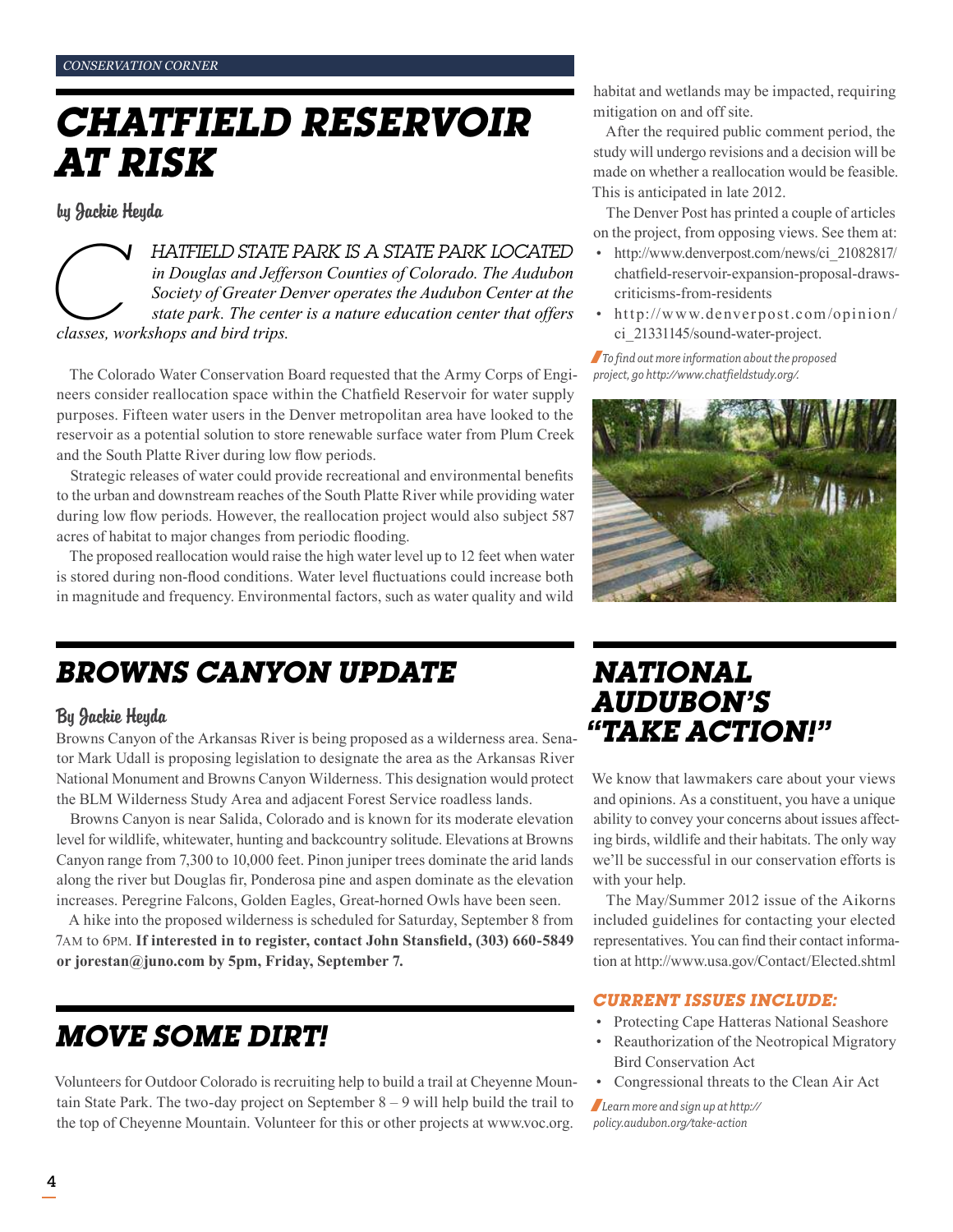## *Volunteer Opportunities!*

### *Education Chair*

Aiken Audubon Society is seeking an individual who would be interested in becoming the Education Chair. This would be an opportunity to work with fellow board members to develop programs to be used in presentations at schools, scout groups, various club meetings, etc. Contact our new Aiken President, Christine Bucher, if you are interested.

/*Contact Christine at (719) 596-2916 or baccab@aol.com*

### *Conservation Committee*

Our new Conservation Chair, Jackie Heyda, is looking for conservation-minded individuals to join her committee. Activities include attending informational meetings, alerting our congressional representatives to bird-related legislation, and keeping Aiken aware of important issues. This is a significant opportunity to increase environmental awareness and ensure that the birds will still be there for our children's children.

/*Contact Jackie at jhmayl@yahoo.com.*

#### **Sharing Birding**, continued from front page

public. Even better, they're free! For other opportunities, neighboring Audubon chapters welcome us, the Wild Bird Center has free monthly walks, and the county nature centers offer birding classes for older children and adults, plus outings for all ages.



Then I told her to check out our website's list of field trips and sign up for at least one. I also mentioned that field trips are sponsored by our local nature center and by the folks at the wild bird store in town. There's nothing like getting out in the field with a bunch

Photo: Leslie Holzmann

of experienced birders ready to help you get a fix on that warbler, or navigate that confusing field guide.

Finally, I offered to go with her, both to the meeting and on the field trips. I remember how hard it was for me to brave that first trip. I was convinced that the old pros would laugh at my fumbling. Instead, they were generous with their time and attention. I want to pass on that kindness.

I don't know what kind of binoculars my friend owns, if any. If they aren't up to par, I'll arrange to borrow a pair from another birder. She probably doesn't own a field guide, but we can use mine. There's no rush to get all the accessories. What matters is discovering a world of wonder as close as the neighborhood park—or even in our own backyards.

#### President's Message, continued from front page

Since then I've added two more field guides, downsized by one pair of binoculars and upsized to a spotting scope.

This inventory may not seem a lot to the more serious birder, but all of us share a love of birds. It may be the simple joy of watching pygmy nuthatches fuss at each other while visiting a backyard suet feeder or the more exciting prospect of seeing a rare bird in a familiar setting. The far horizons beckon all of us to seek the "bird in the bush" ignoring the advice regarding the "bird in the hand."

I am honored to be elected to serve as President of the Aiken Audubon Society. Since my election, I've had the opportunity to review minutes from past board meetings and I am proud to be part of an organization that has been active for so long. The board and the committee chairmen will continue to work together on everyone's behalf to provide interesting and fun programs while promoting the importance of birds, their environment and birding in all its aspects to our community. We build on the past for a better future. Watch for opportunities to become involved and if you have ideas, questions or concerns please do not hesitate to contact me.

"I am a birder." I hope this is an addiction from which I will never recover.

> *Christine Bucher,* **Aiken Audubon President**

Coming Soon…

## *The Aiken Audubon 2013 Calendar!*

### *Featuring:*

- / *Colorado Birds*
- /*The work of Aiken photographers*
- / *Aiken-related reminders*
- / *Professionally printed and ready to hang*
- / *On sale this fall*



Look for the Aiken Audubon Society on Facebook! facebook.com/pages/Aiken-Audubon-Society